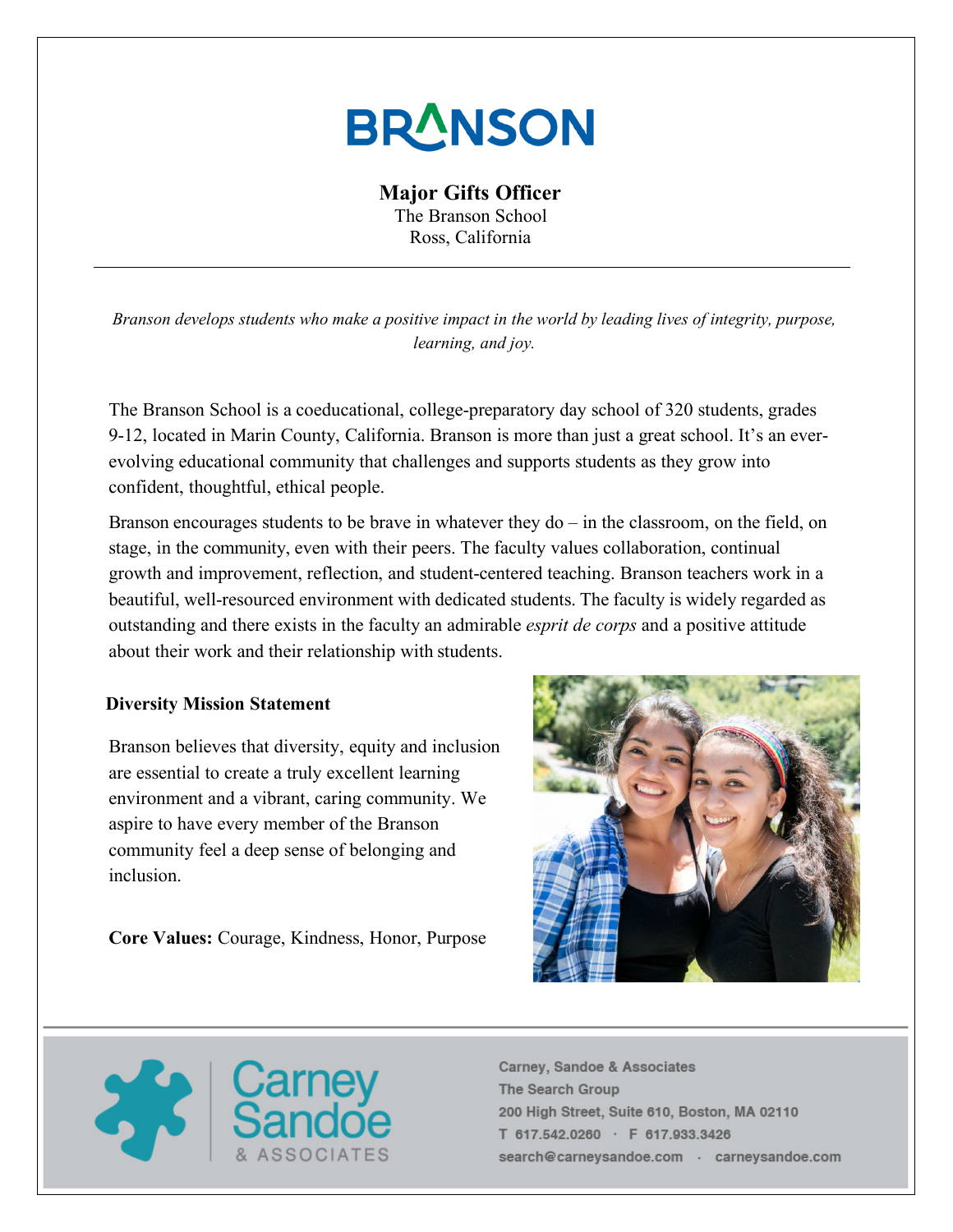## **Major Gifts Officer**

The Major Gifts Officer will work strategically with the Chief Advancement Officer and the Head of School to develop and manage a pool of major prospects at Branson, and personally cultivate and solicit individuals and families capable of contributing gifts of \$50,000 or more.

## **Work Requirements**

- Develop and implement solicitation programs for major gifts to Branson
- Identify, cultivate and solicit Branson parents, alumni and friends capable of making major gifts (\$50,000 or more) to Branson
- Create and present proposals to prospects for consideration according to donor's interest and financial situation
- Initiate and maintain regular contact with prospective donors by visit, letter & phone
- Act as a liaison among donors, the Advancement Office, key school administrators and departments
- Travel extensively within the Bay Area, and as needed outside the area, to achieve a minimum of 15 personal visits a month for cultivation and stewardship of prospective donors
- Participate in regular staff and volunteer screening and review meetings to identify new prospects and plan cultivation, solicitation and stewardship strategies for capital gift prospects
- Actively manage moves management for prospects in Raiser's Edge
- Assist in marketing and implementation of Branson's planned giving program
- Coordinate all strategies for annual, capital and planned giving solicitations of prospects with Advancement volunteers and staff







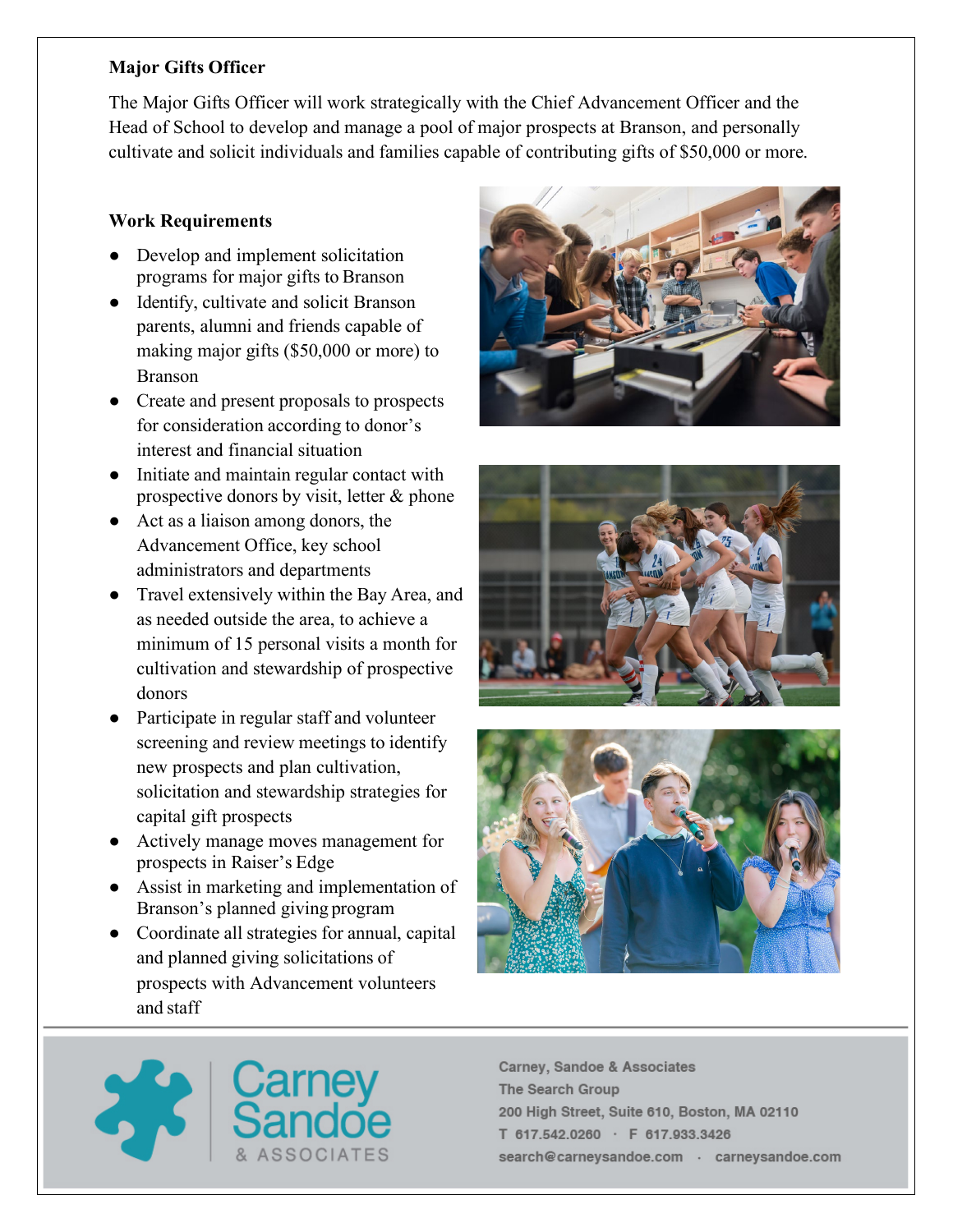### **Qualifications**

- Bachelor's degree required, graduate degree preferred
- Five or more years of major gifts experience, preferably in an independent school or higher education setting
- Knowledge of financial planning, tax and charitable gift laws, and planned giving vehicles and methods preferred
- The desire to be involved in all aspects of life at an independentschool
- Proven capacity to build rapport across diverse stakeholder groups
- Demonstrated capacity to operate in fast paced, varied work environment that includes high volume responsibility and atypical or unpredictable hours and tasks
- Outstanding organizational, written, oral, and interpersonal skills
- Strong work ethic, high level of integrity, and ability to handle sensitive information with discretion and tact
- Proficient computer skills, including Microsoft Office suite and Google online platform; experience with Blackbaud's Raiser's Edge software a plus